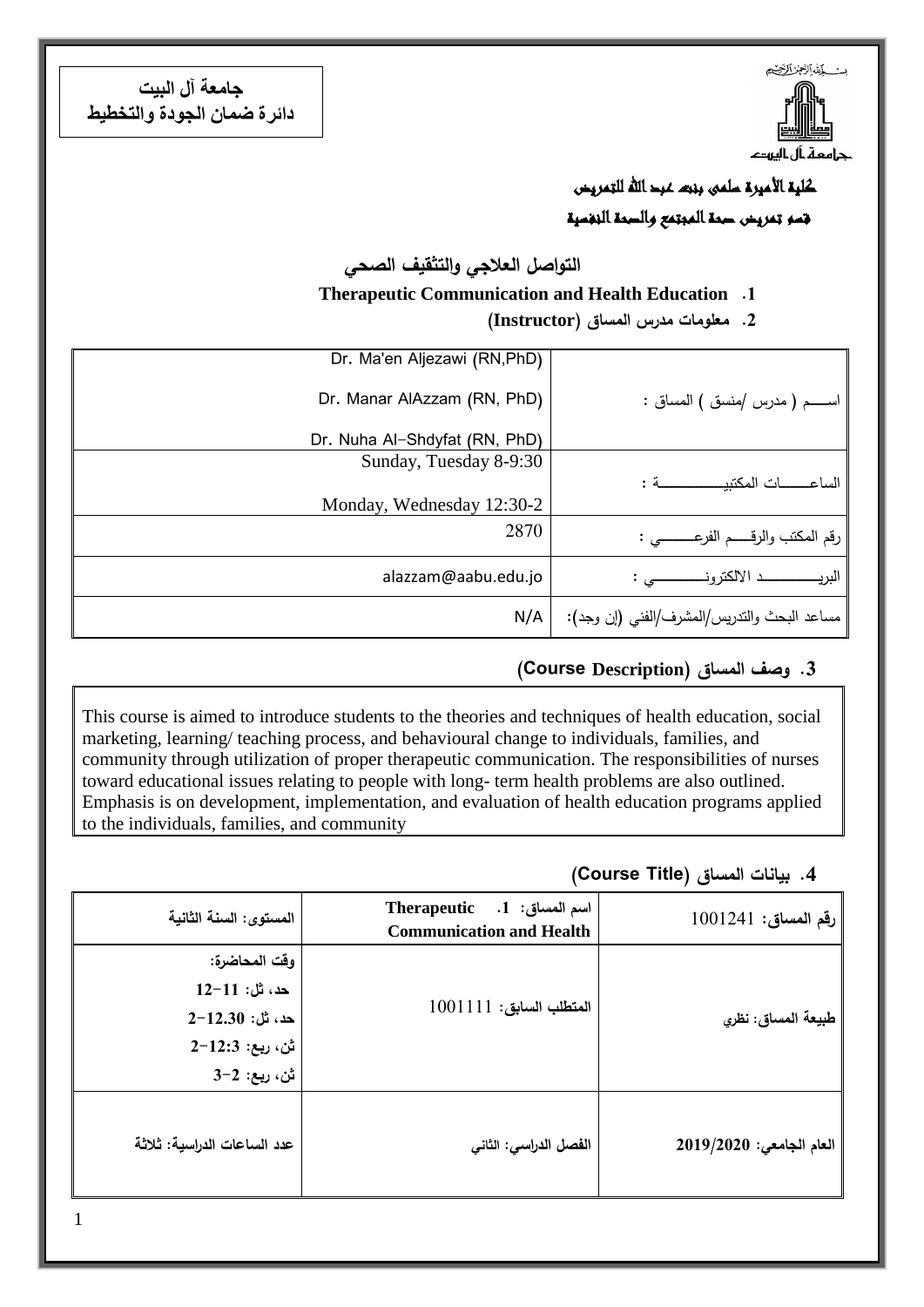## **.5 أهداف المساق )ِ Objectives Course)**

| 1. Understand the concepts learning, teaching, health education, therapeutic communication,<br>and the client – Nurse Relationship. | − î             |
|-------------------------------------------------------------------------------------------------------------------------------------|-----------------|
| 2. Identify the different theories related to teaching, learning, motivation, and change.                                           | $\rightarrow -$ |
| 3. Use the communication skills assertively and responsibly with clients through<br>Application of health education programs        | ج−              |
| 4. Identifying therapeutic communication barriers and improving nursing management to<br>difficult situations                       | $-1$            |
| 5. Describe the roles and functions of the nurse as a health educator                                                               | $-\lambda$      |
| 6. Explain the teaching strategies: Assessment, planning, intervention and evaluation.                                              | و –             |
| 7. Identify the educational issues relating to people with long – term health problems.                                             | ز-              |
| 8. Analyze nursing communication skills and applied that it on proposed situations.                                                 | $-\zeta$        |
| 9. Define domains of learning in the context of nursing health education through discussing<br>basic principle of the domains       | $-\Delta$       |
| 10. Take into consideration different values and ethical aspects while applying nursing health<br>education.                        | ي-              |
| 11. Improve the role of personal self-awareness in developing therapeutic communication.                                            | ك –             |

## **(Intended Student Learning Outcomes) التعمم مخرجات .6 )المعرفة والمهارات والكفايات(**

يفترض بالطالب بعد دراسته لهذا المساق أن يكون قادرا على:

- 1. Demonstrate critical and innovative thinking.
- 2. Display competence in oral, written, and visual communication.
- 3. Apply communication theories.
- 4. Show an understanding of opportunities in the field of communication.
- 5. Use current technology related to the communication field.
- 6. Respond effectively to cultural communication differences.
- 7. Communicate ethically.
- 8. Demonstrate positive group communication exchanges.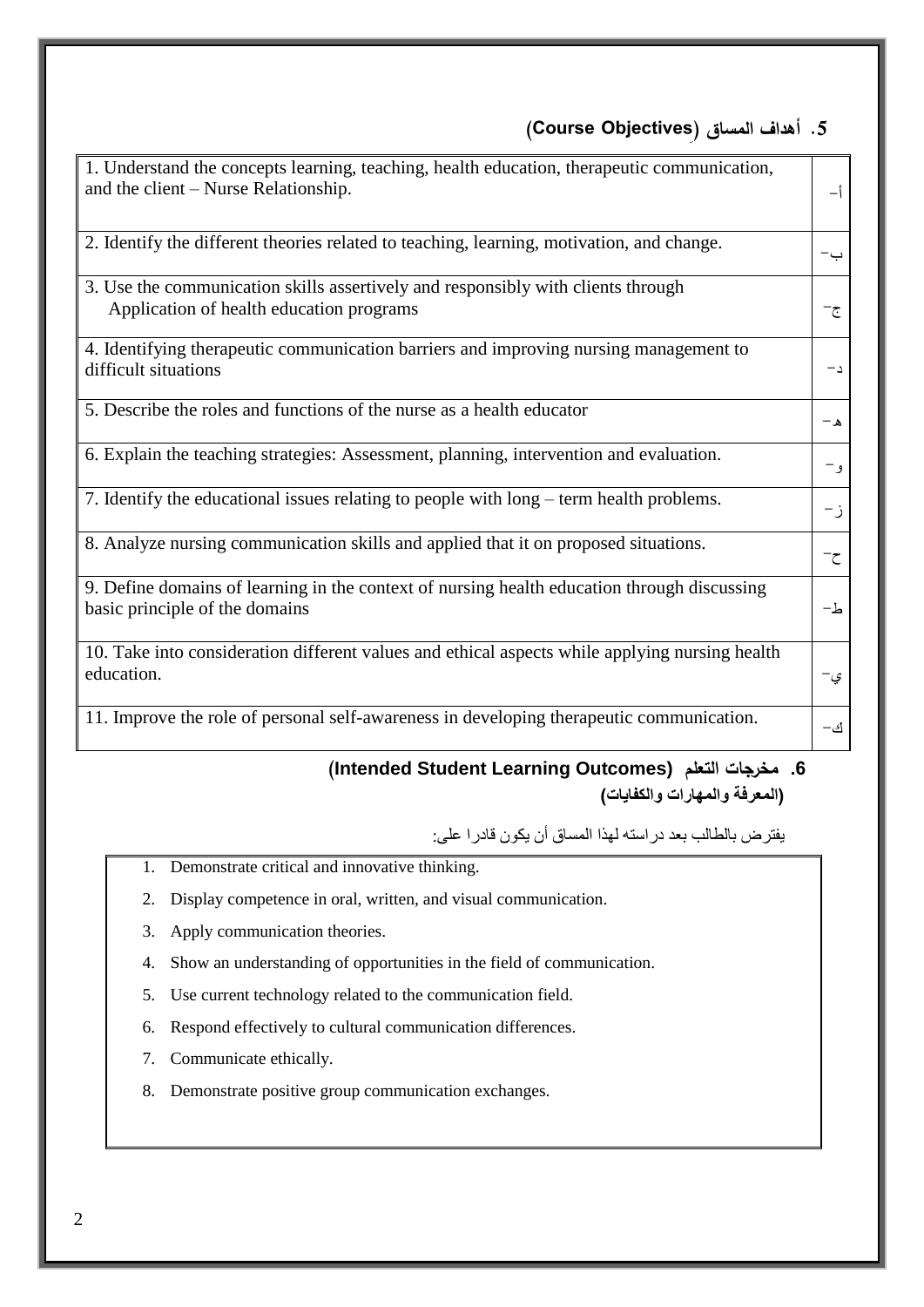| 7. محتوى المساق (Course Content) |  |  |  |  |
|----------------------------------|--|--|--|--|
|----------------------------------|--|--|--|--|

| الموضسوع                                                    | الأسبوع    |
|-------------------------------------------------------------|------------|
| Introduction<br>The communication process                   | الأول      |
| Non-verbal communication                                    | الثاني     |
| Verbal communication                                        | الثالث     |
| Professional communication and behaviour                    | الرابع     |
| <b>Communication Among Healthcare Providers</b>             | الخامس     |
| الامتحان النصفى                                             |            |
| Interviewing technique                                      | السادس     |
| Application of the principles of an effective interview     | السابع     |
| Adapting communication to a patient's ability to understand | الثامن     |
| Patient education                                           | التاسع     |
| Cultural sensitivity in health care communication           | المعاشر    |
| Electronic communication                                    | الحادي عشر |
| <b>Project presentation</b>                                 | الثانى عشر |
| <b>Project presentation</b>                                 | الثالث عشر |
| <b>Project presentation</b>                                 | الرابع عشر |
| الامتحان النهائي                                            |            |

**.8 استراتيجيات التعميم والتعمم وطرق التقويم**

# **)Teaching and learning Strategies and Evaluation Methods(**

| نوع التقويم/القياس<br>(امتحان/عروض صفية/مناقشة/واجبات) | أنشطة التعلم | استراتيجيات<br>التدريس | مخرجات التعلم      | ا ت |
|--------------------------------------------------------|--------------|------------------------|--------------------|-----|
| <b>Exams/presentation evaluation</b>                   | Role playing | Lectures               | Demonstrate        |     |
|                                                        | Assignments  |                        | collegiality while |     |
|                                                        | Discussion   |                        | working as a       |     |
|                                                        | and group    |                        | member of the      |     |
|                                                        | activities.  |                        | health care team   |     |
|                                                        |              |                        |                    |     |
|                                                        |              |                        |                    |     |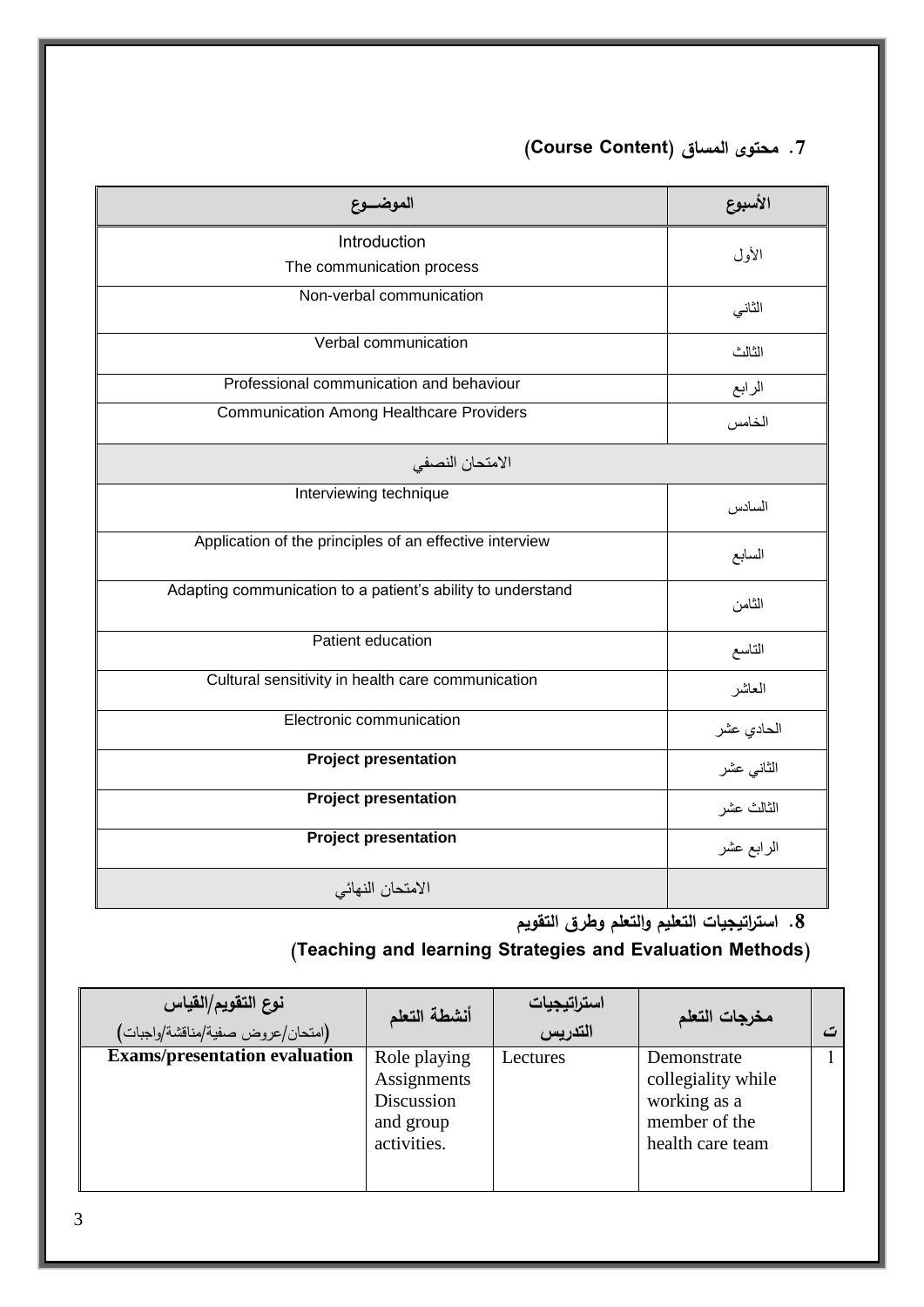| <b>Exams/presentation evaluation</b> | Role playing<br>Assignments<br>Discussion<br>and group<br>activities. | Lectures/seminar<br>presentation | Identify ethics and<br>legalities related to<br>health care                              | $\overline{2}$ |
|--------------------------------------|-----------------------------------------------------------------------|----------------------------------|------------------------------------------------------------------------------------------|----------------|
| <b>Exams/presentation evaluation</b> | Role playing<br>Assignments<br>Discussion<br>and group<br>activities. | Lectures/seminar<br>presentation | Take appropriate<br>measures to ensure<br>the safety of clients,<br>yourself, and others | 3              |
| <b>Exams/presentation evaluation</b> | Role playing<br>Assignments<br>Discussion<br>and group<br>activities. | Lecturing                        | Develop and<br>implement nursing<br>care plans that meet<br>the needs of clients         | 4              |

# **.9 تقييم الطمبة )Assessment)**

| توزيع الدرجات لكل أسلوب | توقيت التقييم             | الأساليب المستخدمة                             |
|-------------------------|---------------------------|------------------------------------------------|
| %20                     | خلال الفصل                | 1–أعمال الفصل: (تقرير ، وظائف، حضور , project, |
|                         |                           | (case studies                                  |
| %30                     | الأسبوع الخامس            | 2–امتحان تحريري نصفي                           |
| %50                     | أسبوع الامتحانات النهائية | 4–امتحان تحريري نهائي                          |

## **.11 الكتاب المقرر )Book Text)**

| المرجع الرئيس            | Communication skills for the Health Care Professional                                                                   |
|--------------------------|-------------------------------------------------------------------------------------------------------------------------|
| المؤلف                   | <b>Laurie McCorry, Jeff Mason</b>                                                                                       |
| الناشر                   | Lippincott Williams & Wilkins                                                                                           |
| السنة                    | 2011                                                                                                                    |
| الطبعة                   | $1st$ ed                                                                                                                |
| الموقع الالكتروني للمرجع | https://inayamedicalcollege.files.wordpress.com/2016/09/communication-<br>skills-for-the-healthcare-professional-cd.pdf |

# **.11 المراجع اإلضافية )References( )وتشمل الكتب والبحوث المنشورة في الدوريات او المواقع االلكترونية(**

| - Adams, c. and Jones, P., 2011. Therapeutic Communication for Health<br>Professionals. 3 <sup>rd</sup> ed. New York: McGraw-Hill.                                             |  |
|--------------------------------------------------------------------------------------------------------------------------------------------------------------------------------|--|
| - Glanz, K. Rimer, B. and Viswanath, K., 2008. Health Behaviour and Health<br><i>Education: Theory, Research, and Practice.</i> $4th$ ed. San Francisco: John Wiley &<br>Sons. |  |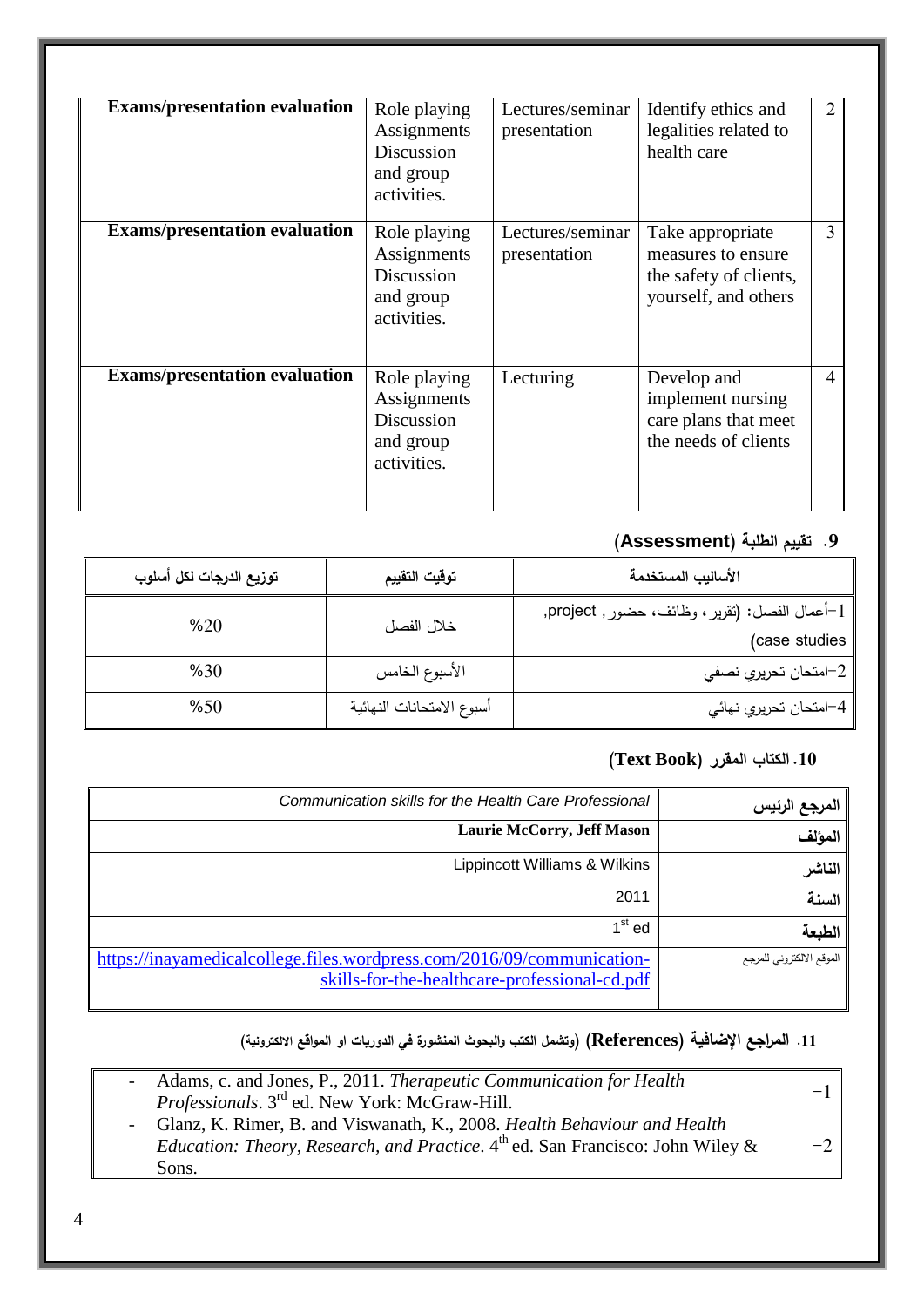- McCabe, C. and Timmins, F., 2006. *Communication Skills for Nursing Practice*. Hampshire: Palgrave Macmillan.

- Sully, P. and Dallas, J., 2010. *Essential Communication Skills for Nursing and Midwifery*. 2<sup>nd</sup> ed. London: Mosby.

#### **Case studies**

#### **Case study #1 (application of patient education)**

Mr. Ali had been given a prescription for suppositories and had been told by the LVN to read the directions. During the follow-up appointment, the LVN asked Mr. Ali how he felt. He told the nurse that his anal area hurt because it was difficult putting in the suppository. Mr. Ali could not read the directions and had inserted the suppository without removing the foil, resulting in the need for a colonoscopy.

1. How might the clinical staff explain to Mr. Ali, in simple terms, the correct use of the suppository?

- 2. How could Mr. Ali have been more involved in his health care?
- 3. What changes can be made in your organization to prevent this from happening?

#### **Case study #2 (adaptation)**

Mr. Ali, a deaf patient, had to go to the emergency room because he had high blood pressure. He was observed for six hours in the emergency room and got strict orders from the doctor to follow up with his primary care physician (PCP) in the morning. Mr. Ali went to the doctor the next morning, escorted by his wife. He was told he could not be seen because they did not have an interpreter for the deaf.

 $-3$ 

 $-4$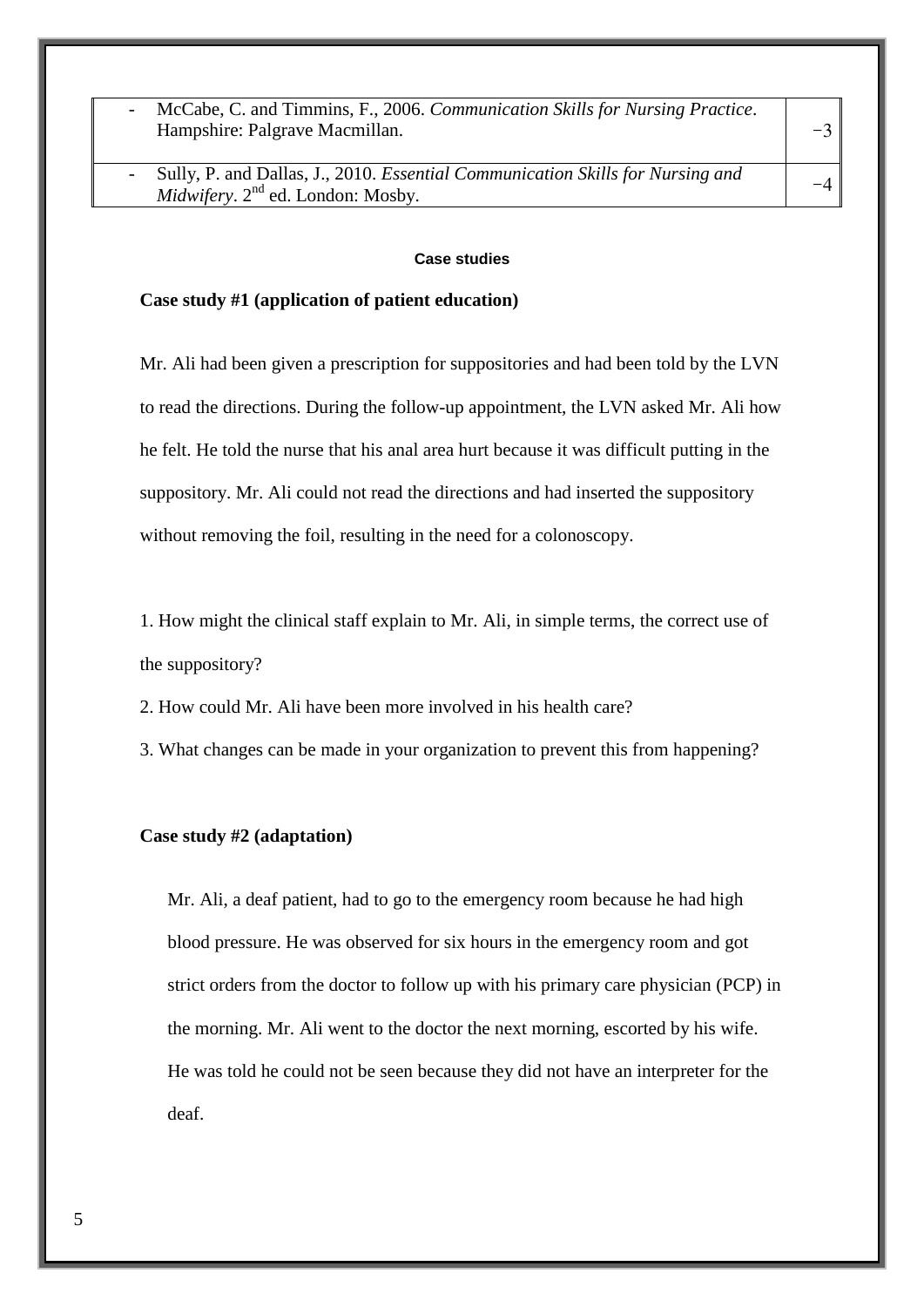- What types of services does your organization offer to assist patients who are deaf?
- How could the clinical staff have intervened to improve Mr. Ali's experience?
- What changes can be made in your organization to prevent this from happening?

**Assignment #1**: refer to the scenario at the end of the first chapter in the book.

## **Assignment #2:**

**Case 1: Patient while looking at the floor: I stopped taking my medication**

**Case 2: patient while looking at the nurse: I stopped taking my medication.**

- Same words said: which case do you think the patient was feeling better?
- In which case do you suspect a problem?

 **Assignment #3: refer to the bad communication exercise** 

### **Assignment #4:**

**A nurse interviewed 46 year old married women through a Spanish speaking translator working in a clinic--about the missing results of her recent breast biopsy for suspected cancer. Because the translator hold the same cultural belief that suicide is shameful, he intentionally withhold from the nurse information he knew about suicidal attempt.**

- If this information remains hidden from the nurse & doctor, could this adversely affect the client?
- What ethical principle is being violated?